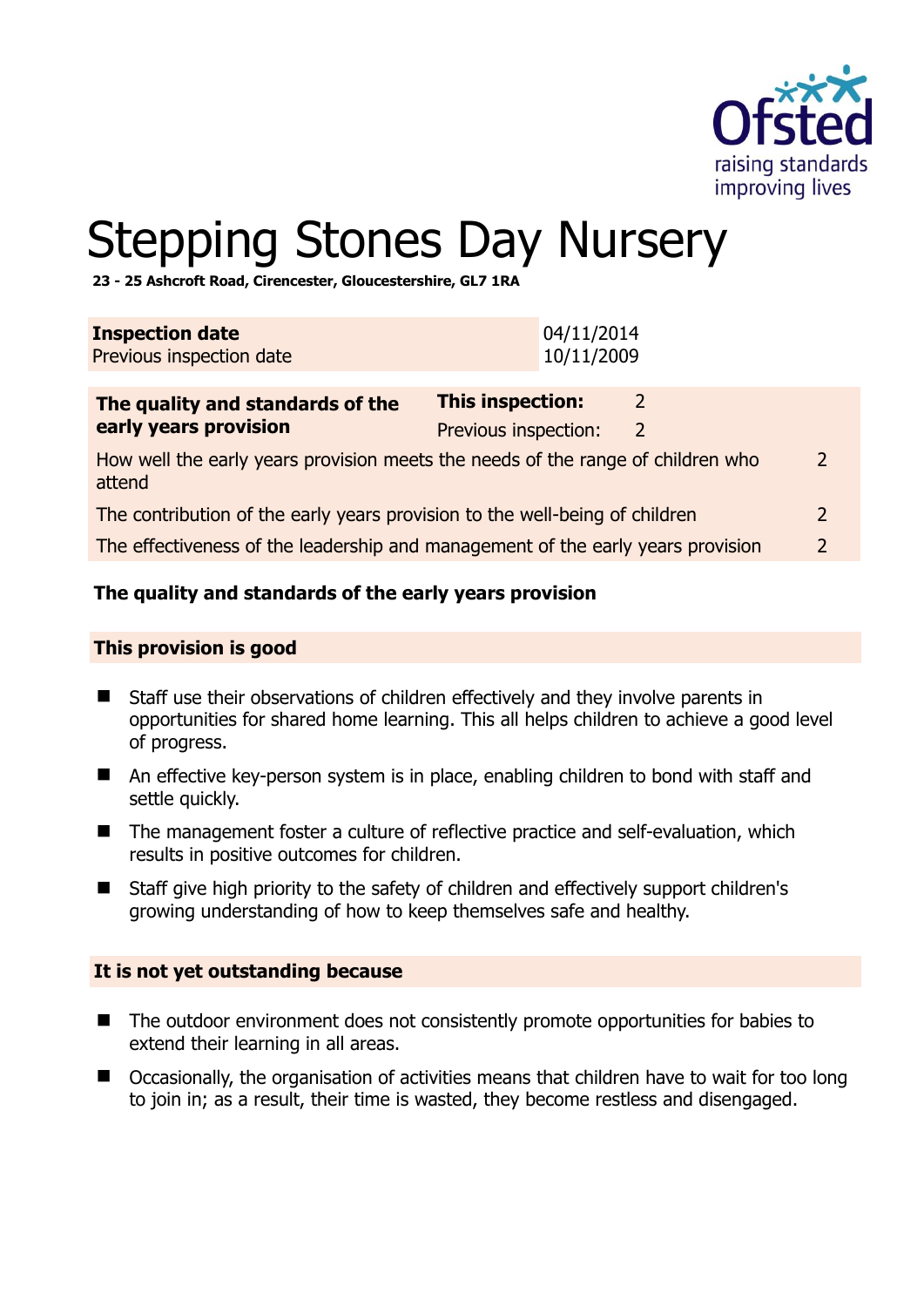# **Information about this inspection**

Inspections of registered early years provision are:

- scheduled at least once in every inspection cycle the current cycle ends on 31 July 2016
- scheduled more frequently where Ofsted identifies a need to do so, for example where provision was previously judged inadequate
- **•** brought forward in the inspection cycle where Ofsted has received information that suggests the provision may not be meeting the legal requirements of the Early Years Foundation Stage or where assessment of the provision identifies a need for early inspection
- **•** prioritised where we have received information that the provision is not meeting the requirements of the Early Years Foundation Stage and which suggests children may not be safe
- scheduled at the completion of an investigation into failure to comply with the requirements of the Early Years Foundation Stage.

The provision is also registered on the voluntary and compulsory parts of the Childcare Register. This report includes a judgment about compliance with the requirements of that register.

# **Inspection activities**

- The inspector observed children in all areas of the nursery.
- $\blacksquare$ The inspector held discussions with the nursery manager, the early years quality improvement manager and regional manager, staff and children
- The inspector took account of the views of parents and carers spoken to on the day.
- The inspector completed a joint observation with the manager.
- $\blacksquare$ The inspector reviewed paperwork including children's records, samples of their work, policies, risk assessments and suitability checks on staff.

**Inspector**  Victoria Weir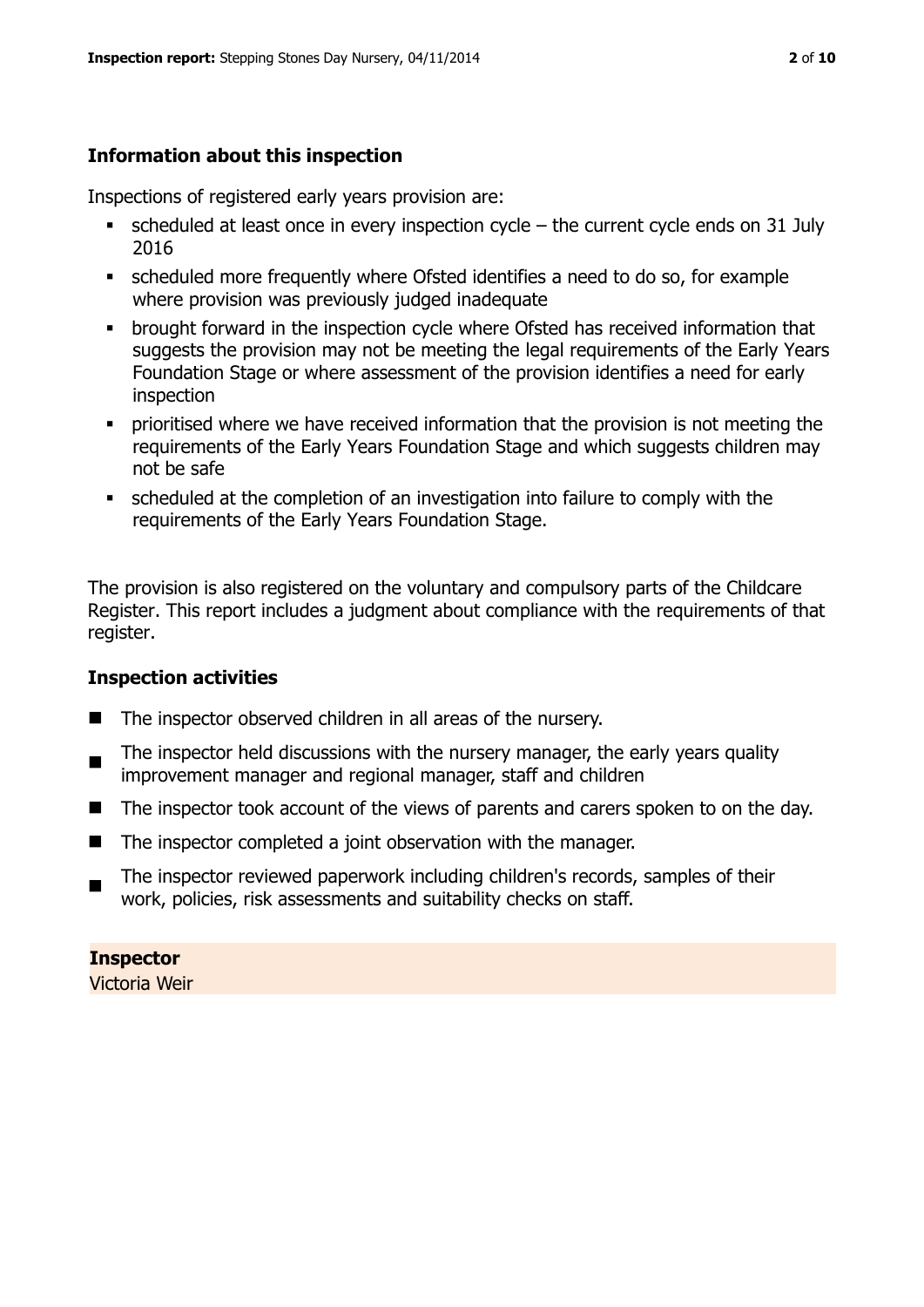#### **Full report**

#### **Information about the setting**

Stepping Stones Day Nursery is managed by Bright Horizons Family Solutions Limited. The nursery was first registered in 1995 and became part of the Bright Horizons Family Solutions Limited group of nurseries in 2006. The nursery operates from detached premises in the centre of Cirencester, Gloucestershire. Children receive care in three main rooms; two of these have direct access to the outdoor play area. The nursery serves children from local and surrounding areas. Children from birth to under-eight years of age attend the nursery. There are currently 69 children attending who are inthe Early Years Foundation Stage age range. The nursery is registered on the Early Years Register and on both the compulsory and voluntary parts of the Childcare Register. It receives funding for the provision of free early education for children aged two, three and four. The nursery supports children with special educational needs and/or disabilities, and children who are learning English as an additional language. The nursery is open each weekday from 7.30am to 6pm all-year round. Children attend for a variety of sessions. The nursery employs 13 staff who work with the children. Of these, two hold recognised qualifications at level 6, nine staff hold early years qualifications at level 3, and two staff are unqualified. The nursery also employs a chef, a cleaner and a peripatetic music teacher.

#### **What the setting needs to do to improve further**

#### **To further improve the quality of the early years provision the provider should:**

- extend further the range of outdoor materials and resources for babies to support their exploration and development in all areas of learning when using the outside area
- $\blacksquare$  review the organisation of some activities, so that children do not have to wait for long periods to participate.

#### **Inspection judgements**

#### **How well the early years provision meets the needs of the range of children who attend**

Staff know children well and have a good understanding of how to promote children's learning and development. They carry out ongoing observations and use the information effectively to tailor planning and help children move onto the next steps in their learning. The successful assessment and tracking systems help staff to quickly identify any gaps in children's learning. This enables key persons to organise specific activities to support children's learning and development. Parents receive regular updates from the staff about their child's progress and are encouraged to become involved in their learning through home-observation sticker sheets and daily feedback. Staff organise formal meetings to go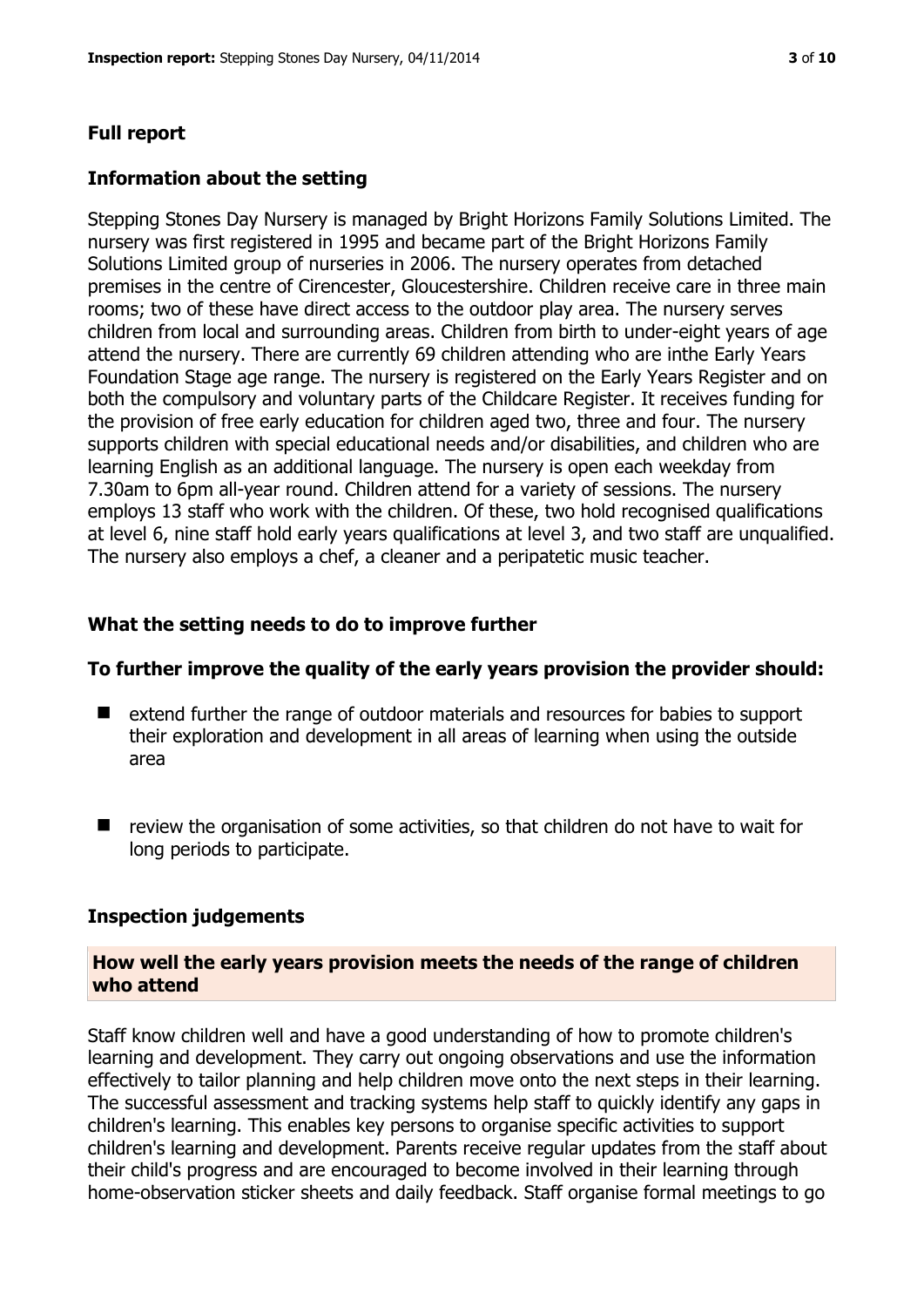through children's developmental records with the parents. They discuss how parents can further support their child's learning at home, such as reading familiar signs in the environment to promote children's language, letters and sound skills. Staff have effective systems to complete the required progress check for two-year-old children, working closely with parents to include them in the process. This effective partnership helps parents feel fully involved in their child's learning.

The quality of teaching is good, which means that children are making good progress in their learning and development. Staff use skilful questions to extend children's thinking, for example, to enable older children to compare measure and numbers. Children work out they will need at least two more scoops of sand to fill a large container after they have established how many fill a small container. Staff model different resources for younger children so they become independent in their play. This maximises learning as children fully engage in activities. For example, two-year-old children learned how to press the right buttons on an electronic tablet to return to the home screen. Staff are skilled at adapting activities to include and engage children who are at different stages in their learning. For example, staff sung rhymes with babies who enjoyed the rhythm by tapping and jiggling, while older children acted out the rhyme using props, and looked at a rhyme book. Staff support children's interests well; as a result, children develop their learning in fun ways. For example, staff built on children's spontaneous interest in rockets to enhance their imaginative play. Children built rocket models and role played being in space. They read books about space, created a space picnic, chose the food, created shopping lists, shopped and then mapped a route to the moon so they could eat their picnics.

Children's early communication and language skills prosper due to the attentive staff. They play alongside the children, offering gentle support and encouragement, extending children's learning with individual attention. Staff provide commentary on children's play, ask simple questions and model language well. Staff use gestures and picture timetables to help children know what comes next in the daily routine. This is especially beneficial for those children learning English as an additional language. Staff promote children's early reading skills very well. Staff read stories animatedly, which captures and sustains children's attention. The environment is rich in print and children are beginning to recognise their names by using their meal placemats and the self-registration system. Staff provide lots of opportunities for children to practise their early writing skills. Babies make marks using their fingers as they play with paint, while toddlers make marks on chalkboards and at the easel. Older children enjoy writing in the role-play area, using pencils and clipboards in the construction area and they practise forming their letters as they write their names on their artwork. Children learn to count competently and recognise numbers as staff sing number rhymes, engage children in number card games, such as dominoes and help children count in their play. Staff use sand and water activities to encourage children to measure and children enjoy exploring shape through jigsaws and games.

Older children enjoy a wide variety of activities in the large, enclosed garden. They develop their large muscles, learn to balance, throw and catch. Staff set up many activities, which help them to learn about the natural world, create imaginary worlds and paint. However, staff do not fully use the outdoor area to support the babies' all-round development as there are fewer resources to extend their learning and physical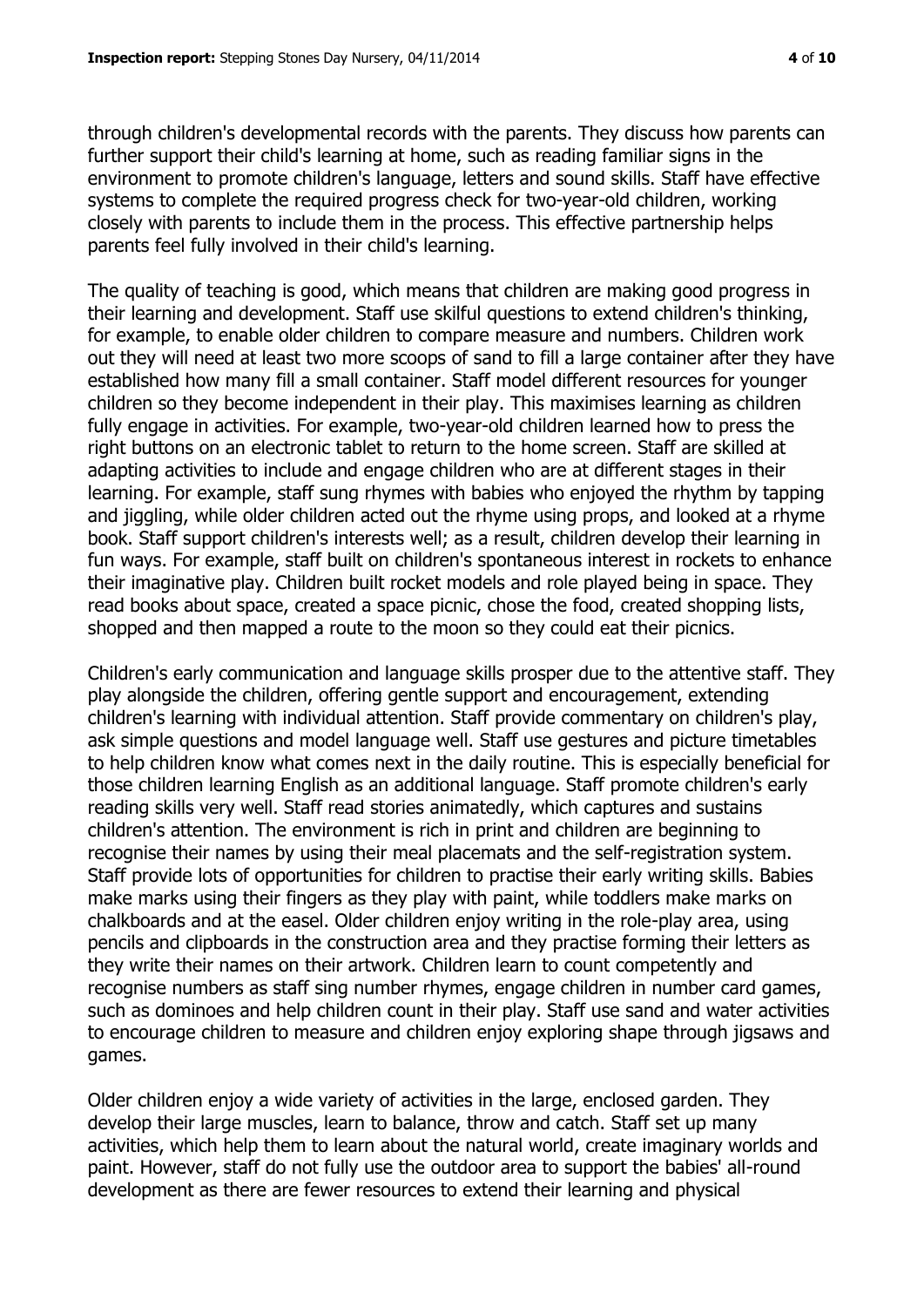development outside. For example, toddlers who are developing their walking skills have limited furniture and resources to support them as they cruise round the area.

#### **The contribution of the early years provision to the well-being of children**

The well-established key-person system helps children settle quickly as they receive a good standard of care. For example, on the inspection day newly admitted babies benefited from special attention and a high level of vigilance from their key person. This enabled them to settle quickly and show an interest in their surroundings. Staff consistently support children to prepare for their move to their next stage of learning. Children visit their new room with their key person over a period of time. This means that they can become familiar and comfortable with their new room and the staff. Children are encouraged to develop a good level of independence and to do things for themselves. All older children serve themselves food at lunchtime. They take some responsibility for their personal hygiene, such as hand washing, attempting to put on their coats, and to use and dispose of paper tissues when wiping their nose.

Children have an excellent understanding of safety, which they explore through the nursery toy, 'Candy Floss, the safety hero'. He stimulates children's interest in safety and they take responsibility for creating a safe environment. This supports children to handle equipment carefully, walk around the indoor area sensibly, and hold hands together when going down the steps into the outdoor area. Staff are clear of their role to provide a safe and secure environment for children. They carry out risk assessments of areas used by children, which helps to identify and minimise any hazards to children. Staff are careful to ensure that children with allergies or dietary preferences receive appropriate and safe food by carefully planning their meals and following strict procedures. Children learn the benefits of eating healthily and they eat the appetising food with enthusiasm and enjoyment. Children have free access to drinking water. Staff ensure that children have plenty of opportunities to exercise in the fresh air to support further children's understanding of a healthy lifestyle.

Staff are caring, speak gently and kindly to the children and act as good role models. They use effective strategies to help the children learn how to manage their own behaviour. The praise and encouragement they receive from the staff boosts children's confidence and self-esteem. Children generally understand the importance of sharing toys and taking turns with others, such as waiting to talk during group activities. However, occasionally, some children have to wait an inappropriate time to take part in popular activities. For example, staff did not organise children's turns fairly as they waited in a crowd for a turn on the electronic tablet. As a result, some children became despondent and gave up waiting for their turn, and some jostled other children out of their way.

#### **The effectiveness of the leadership and management of the early years provision**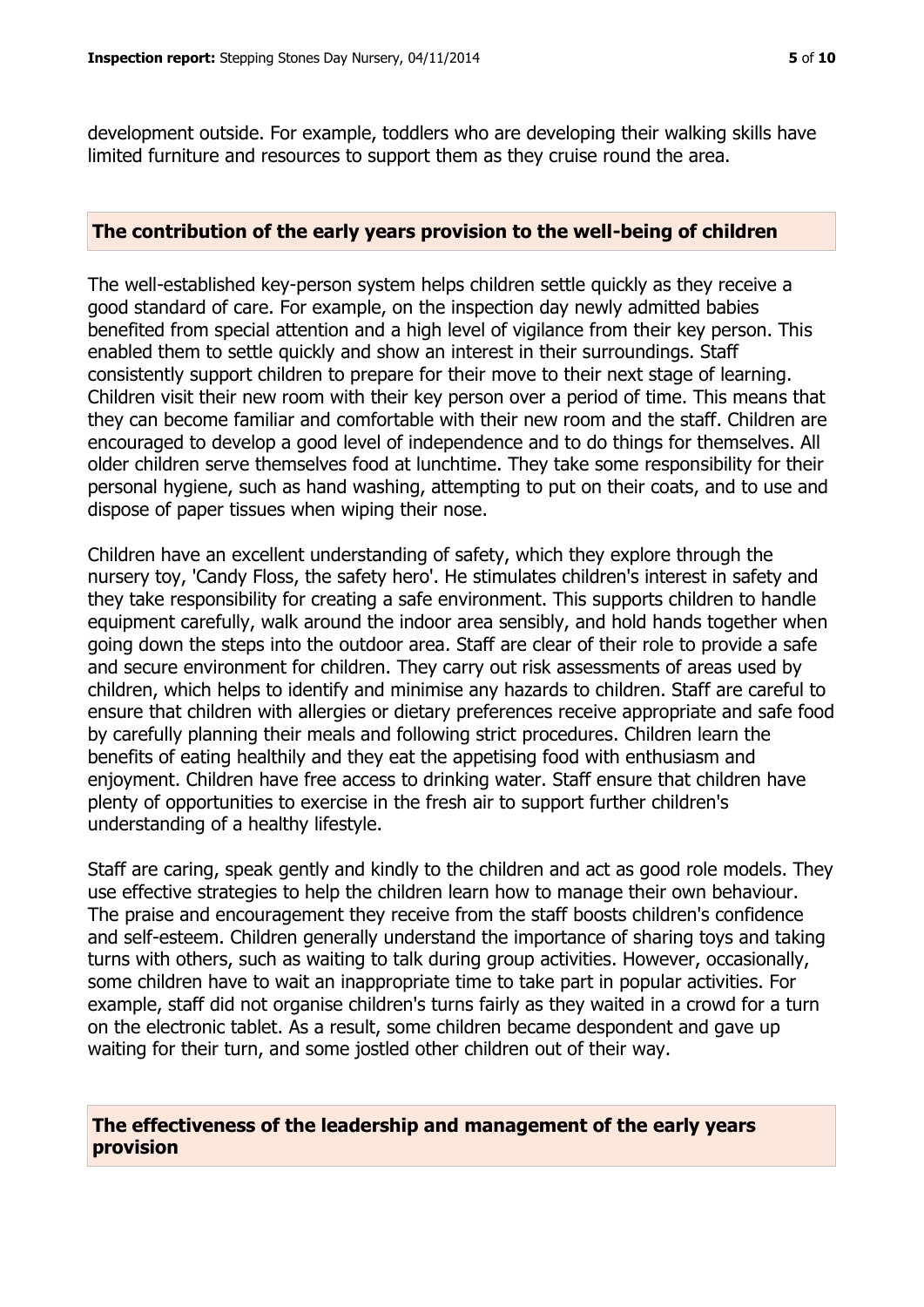Arrangements for safeguarding are strong. As a result, all staff fully understand their individual responsibility to protect children. Managers demonstrate an in-depth knowledge and ability to follow through any concerns in order to protect vulnerable children. Robust recruitment procedures ensure all staff undergo suitability checks and complete a thorough induction process. As a result, all staff have the required knowledge, skills and confidence in their roles and responsibilities. All staff show a sense of enthusiasm and pride in their work. Regular performance management provides close monitoring of staff and helps them to extend their skills by attending training. Peer observations mean the staff team is reflective in their practice, which benefits children. For example, staff identified through reflective discussions that quieter children needed more encouragement to fully participate in construction activities. Clear policies and procedures support staff in their practices and are consistently discussed at staff meetings. Management regularly review and update policies and procedures to ensure they are in line with current legislation and guidance. All required record keeping is well maintained and stored securely.

The manager regularly monitors planning of the educational programme and the assessment of children's learning. This ensures all children make good progress relative to their starting points. The manager implements effective systems for self-evaluation that inform the nursery's priorities and set challenging targets for improvement. For example, the current plans include the provision of training to target further support for children with English as an additional language, and to develop the outdoor play area through purchasing further resources. The organisation's early years quality improvement manager also supports development of the provision as she demonstrates a commitment to quality improvement through consistent monitoring and evaluation. Management seeks the parents' and staff's opinions to support this process, so that everyone helps drive improvement in the outcomes for children.

Good partnerships with parents exist, which benefits children's care, learning and development. Parents receive good information through regular newsletters and by way of information on display on the notice boards. Staff have effective systems in place to develop communication links with other provisions. Children receive support in their transitions to school, as teachers visit the nursery to meet children. This enables the key person to discuss children's individual learning and development, and any special educational needs and/or disabilities children may have, ensuring continuity of care and learning.

# **The Childcare Register**

| The requirements for the compulsory part of the Childcare Register are | Met |
|------------------------------------------------------------------------|-----|
| The requirements for the voluntary part of the Childcare Register are  | Met |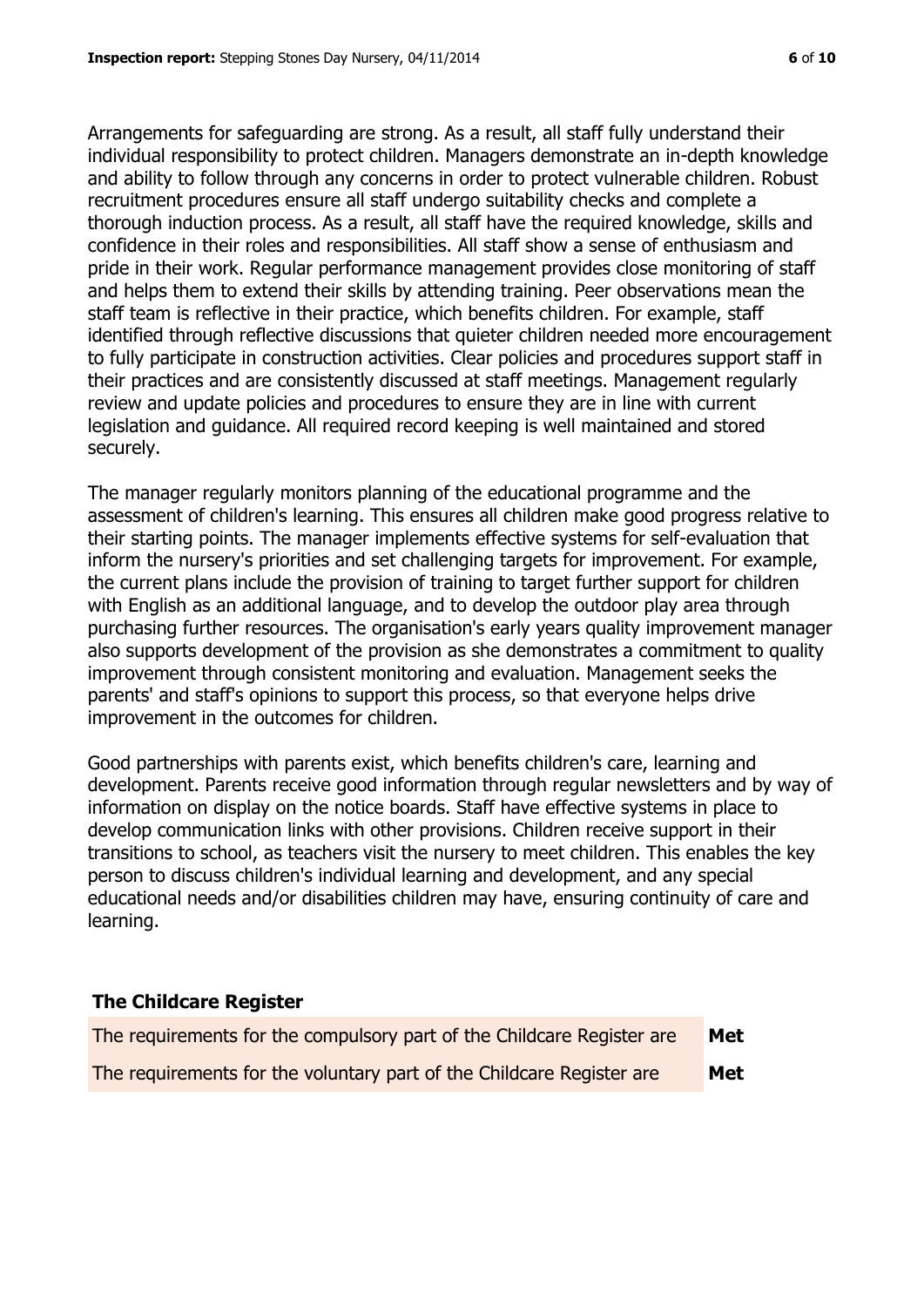# **What inspection judgements mean**

# **Registered early years provision**

| <b>Grade</b> | <b>Judgement</b>               | <b>Description</b>                                                                                                                                                                                                                                                                                                                                                                                |
|--------------|--------------------------------|---------------------------------------------------------------------------------------------------------------------------------------------------------------------------------------------------------------------------------------------------------------------------------------------------------------------------------------------------------------------------------------------------|
| Grade 1      | Outstanding                    | Outstanding provision is highly effective in meeting the needs<br>of all children exceptionally well. This ensures that children are<br>very well prepared for the next stage of their learning.                                                                                                                                                                                                  |
| Grade 2      | Good                           | Good provision is effective in delivering provision that meets<br>the needs of all children well. This ensures children are ready<br>for the next stage of their learning.                                                                                                                                                                                                                        |
| Grade 3      | <b>Requires</b><br>improvement | The provision is not giving children a good standard of early<br>years education and/or there are minor breaches of the<br>safeguarding and welfare requirements of the Early Years<br>Foundation Stage. We re-inspect nurseries and pre-schools<br>judged as requires improvement within 12 months of the date<br>of inspection.                                                                 |
| Grade 4      | Inadequate                     | Provision that is inadequate requires significant improvement<br>and/or enforcement action. The provision is failing to give<br>children an acceptable standard of early years education and/or<br>is not meeting the safeguarding and welfare requirements of<br>the Early Years Foundation Stage. It will be monitored and<br>inspected again within six months of the date of this inspection. |
| Met          |                                | There were no children present at the time of the inspection.<br>The inspection judgement is that the provider continues to<br>meet the requirements for registration.                                                                                                                                                                                                                            |
| Not met      |                                | There were no children present at the time of the inspection.<br>The inspection judgement is that the provider does not meet<br>the requirements for registration.                                                                                                                                                                                                                                |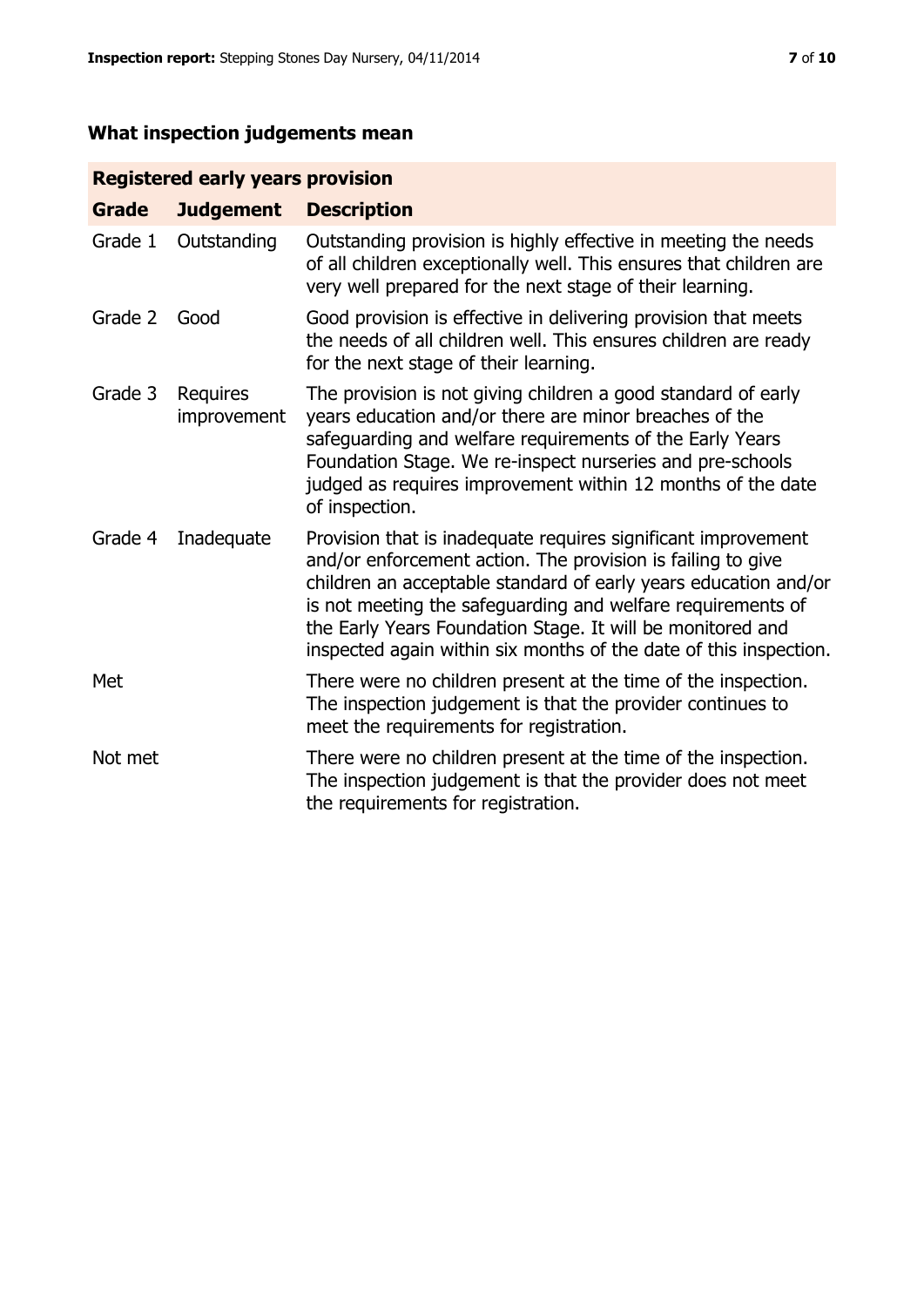## **Inspection**

This inspection was carried out by Ofsted under sections 49 and 50 of the Childcare Act 2006 on the quality and standards of provision that is registered on the Early Years Register. The registered person must ensure that this provision complies with the statutory framework for children's learning, development and care, known as the Early Years Foundation Stage.

# **Setting details**

| Unique reference number            | EY331414                                        |
|------------------------------------|-------------------------------------------------|
| <b>Local authority</b>             | Gloucestershire                                 |
| <b>Inspection number</b>           | 828170                                          |
| <b>Type of provision</b>           | Full-time provision                             |
| <b>Registration category</b>       | Childcare - Non-Domestic                        |
| Age range of children              | $0 - 8$                                         |
| <b>Total number of places</b>      | 32                                              |
| Number of children on roll         | 69                                              |
| <b>Name of provider</b>            | <b>Bright Horizons Family Solutions Limited</b> |
| <b>Date of previous inspection</b> | 10/11/2009                                      |
| <b>Telephone number</b>            | 01285 642 460                                   |

Any complaints about the inspection or the report should be made following the procedures set out in the guidance *'Complaints procedure: raising concerns and making complaints* about Ofsted', which is available from Ofsted's website: www.ofsted.gov.uk. If you would like Ofsted to send you a copy of the guidance, please telephone 0300 123 4234, or email enquiries@ofsted.gov.uk.

# **Type of provision**

For the purposes of this inspection the following definitions apply:

Full-time provision is that which operates for more than three hours. These are usually known as nurseries, nursery schools and pre-schools and must deliver the Early Years Foundation Stage. They are registered on the Early Years Register and pay the higher fee for registration.

Sessional provision operates for more than two hours but does not exceed three hours in any one day. These are usually known as pre-schools, kindergartens or nursery schools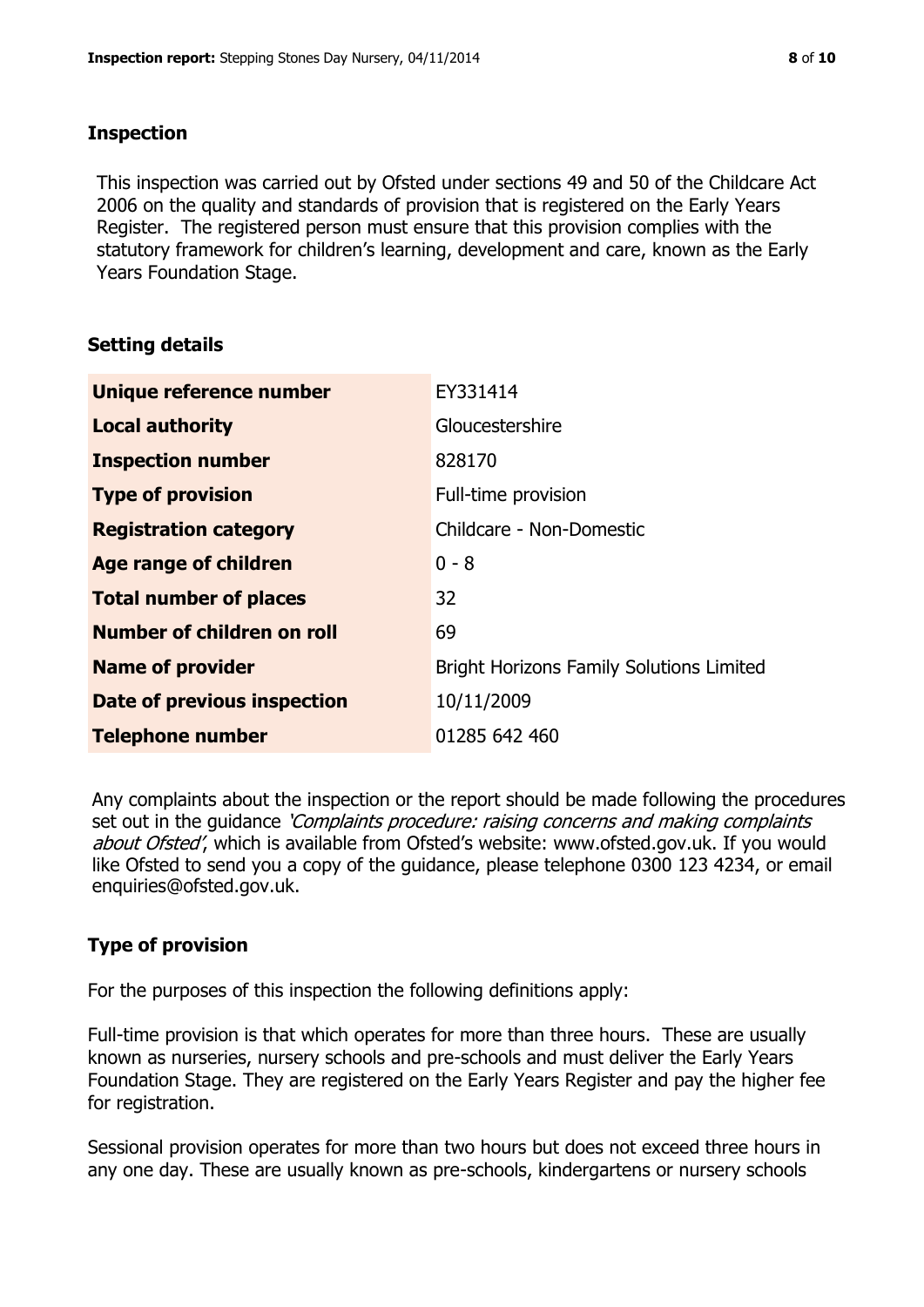and must deliver the Early Years Foundation Stage. They are registered on the Early Years Register and pay the lower fee for registration.

Childminders care for one or more children where individual children attend for a period of more than two hours in any one day. They operate from domestic premises, which are usually the childminder's own home. They are registered on the Early Years Register and must deliver the Early Years Foundation Stage.

Out of school provision may be sessional or full-time provision and is delivered before or after school and/or in the summer holidays. They are registered on the Early Years Register and must deliver the Early Years Foundation Stage. Where children receive their Early Years Foundation Stage in school these providers do not have to deliver the learning and development requirements in full but should complement the experiences children receive in school.